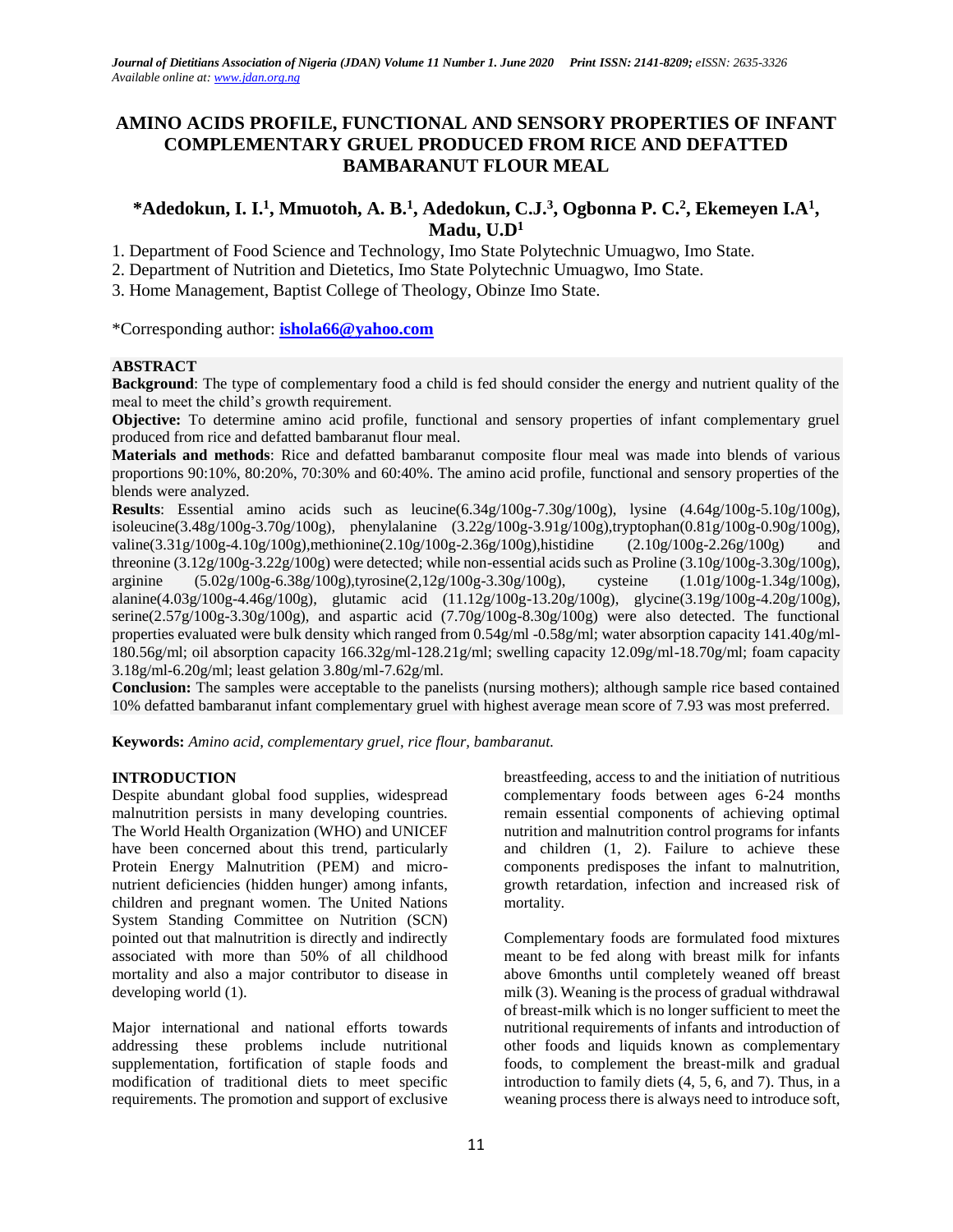easily swallowed and digestible foods to supplement the infants feeding early in life. Complementary feeding is instituted according to country-specific infant feeding guidelines. Most families depend on locally formulated diets to feed infant and young children. The locally formulated foods (pap and porridges etc.) are low in protein and high in antinutritional factors that reduce the bio-availability of some micro-nutrient, poor processing and cooking methods also contribute substantially to loss of micronutrients, leading to micro-nutrient deficiency disorders in infants fed with these foods (4, 6).

Different approaches have been adopted to combat the problem particularly of "hidden hunger" in Nigeria and most developing countries; these include food based approaches like diet diversity, food fortification and bio-fortification.

Kennedy *et al*., (8) further suggested that food fortification and bio-fortification could be the most cost effective.

Bambaranut (*Voandzeia subterranean*) is a legume that is generally grown in West and Central Africa, although bambaranut is grown extensively in Nigeria, it is one of the under-utilized legumes in the country, it is a rich source of protein (20%-25%), it is high in essential amino acid "methionine" than other legumes and contains 6-12% lipid. The seeds are locally eaten in a number of ways, in eastern Nigeria the seeds are milled into flour and used as a major ingredient in "okpa" production, while in northern part, it is boiled and eaten with cereals and grains or roasted and flavored with salt and eaten as a snack, in western part.

Rice (*Oryza sativa*) is a cereal grain, it is the most widely consumed staple food for a large part of the world's human population; it contains vitamins and minerals. The starch of rice is a mixture of amylase and amylopectin. The vitamins of rice are thiamine (B1), riboflavin (B2), pyridoxine (B6), pantothenic acid, Nicotinic acid, Inositol, Choline and Biotin. Minerals found in rice include calcium, phosphorous and iron (9). Specifically, this work evaluated the protein quality, functional and organoleptic properties of infant complementary food from indigenous foodstuffs.

### **MATERIALS AND METHOD Procurement of Materials**

Bambaranut (*Voandzeia subterranean*) bean, Parboiled rice (*Oryza sativa*) grains and other ingredients such as milk flavor powder, sugar, anticaking agent, vanilla flavor were purchased from a Relief market extension, Owerri, Imo state.

### **Sample Preparation Preparation of Rice Flour meal**

The method of Okaka*et al.,* (10) was used (Figure 1). White rice grains were sorted manually to remove extraneous foreign materials. The rice grains were parboiled for 15min, and dried at 78°C in cabinet dryer until  $\leq 10\%$  moisture was obtained. The dried rice grains were milled into fine flour meal particles using hammer mill. The meal was sieved by passing through a 120µm aperture sieve and then packaged in a sterile plastic container.

## **Defatted Bambaranut Flour meal**

Bambaranut meal was prepared using the method described by Okaka*et al.,* (10) (Figure 2). The seeds were sorted for stones and other physical defects, soaked for 12hr and rubbed severely with the palm to remove the seed coat. Dehulled seeds were blanched at 65<sup>o</sup>C for 35min in a stainless steel bowland oven dried at 85°C. The dried seeds were milled using a hammer mill and sieved through a 120µm sieve aperture into flour meal. The flour was defatted by slurring the sample in an organic solvent (hexane) using soxhlet apparatus. After extraction, solvent was recovered through rotary evaporator. The residue was collected and the solvent was evaporated under the sun. It was then packaged in an airtight polyethylene bag.

### **Formulation of Rice- Bambaranut Infant Complementary Gruel**

Rice based infant complementary gruel was prepared by mixing the main raw materials rice and defatted bambaranut flour meal at different formulation proportions as described in Table 1. Other ingredients were made constant through the blends and homogenized using warring blender; then packaged in an air-tight polyethylene bags for further use.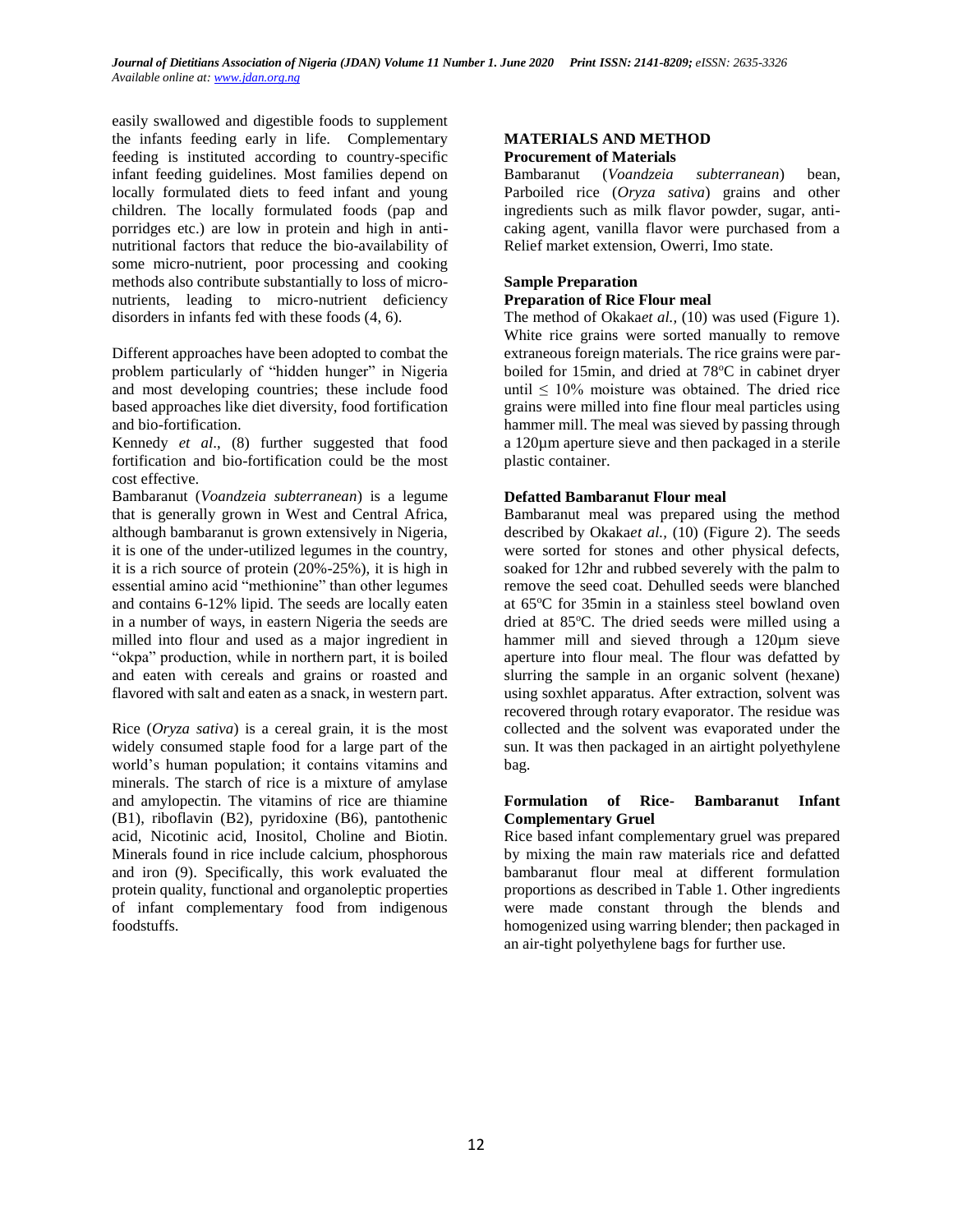

Figure 2: Flowchart for production of Defatted Bambaranut Flour Meal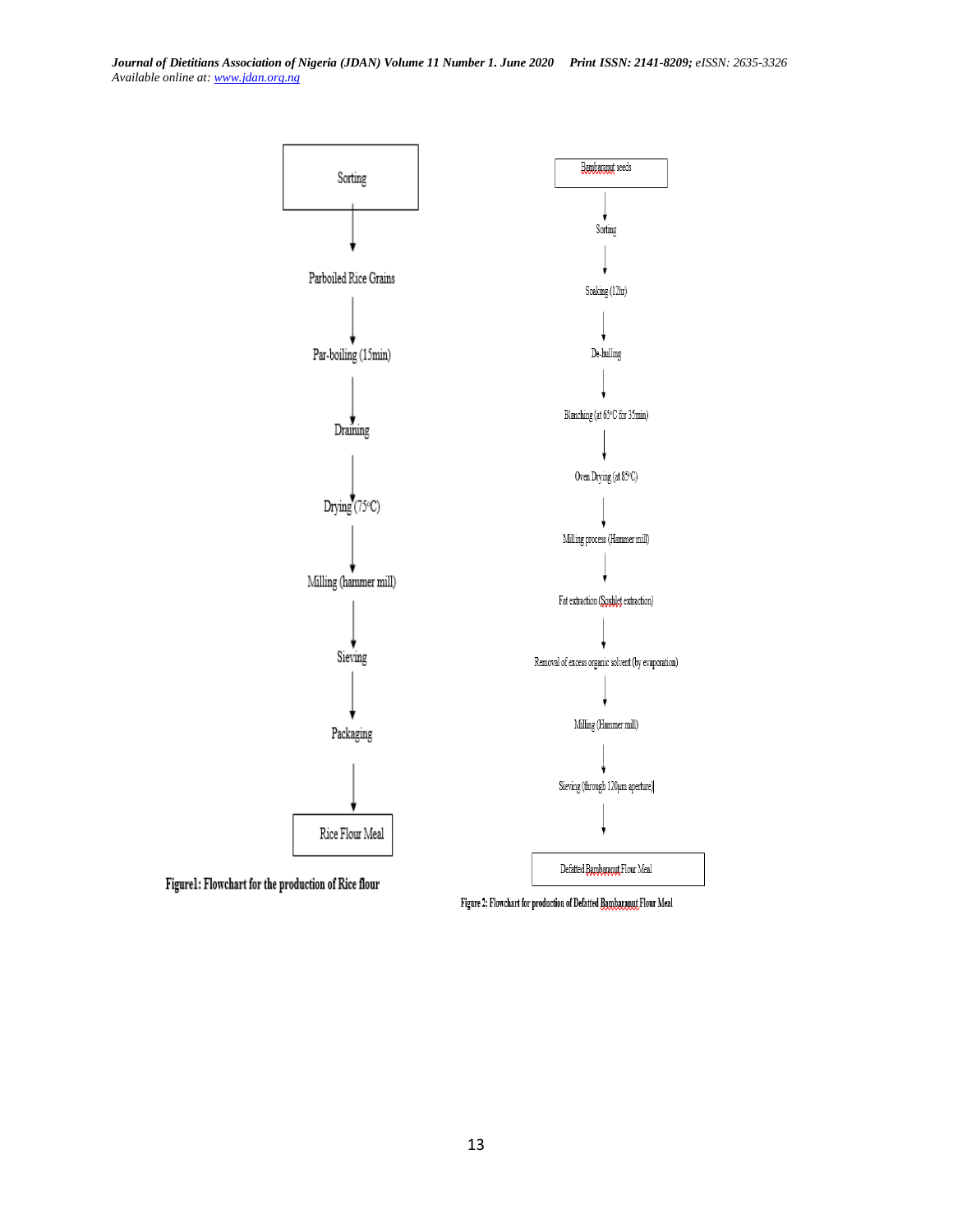| <b>Samples</b>        | А     | в     | C     |       |
|-----------------------|-------|-------|-------|-------|
| Proportion of Formula | 90:10 | 80:20 | 70:30 | 60:40 |
| Rice flour meal       | 180   | 160   | 140   | 120   |
| De-fatted BFM         | 20    | 40    | 60    | 80    |
| Sugar                 | 15    | 15    | 15    | 15    |
| Milk Flavor(%)        | 1.5   | 1.5   | 1.5   | 1.5   |
| Vanila $(\%)$         | 1.5   | 1.5   | 1.5   | 1.5   |
| Anti caking agent     | 0.25  | 0.25  | 0.25  | 0.25  |

## **Table 1: Formulation of Rice- Bambaranut infant Complementary Gruel**

**Reference sample-Nutribon rice cereal, BNF-Bambara Flour Meal.**

#### **Determination of Amino Acid Profile**

Amino acid analysis was carried out according to the method as described by Sparkman *et al.,* (11).

### **Determination of Tryptophan**

Tryptophan is a difficult amino acid to determine in proteins and peptides because it chemically decomposes during acid hydrolysis. It should be noted that tryptophan is destroyed by 6N HCL during hydrolysis. Antioxidants such as thioglycolic acid or dodecanethiol have been used to 6 N hydrochloric acid (HCl) to preserve tryptophan. Alkaline hydrolysis has also been studied and was shown to produce higher tryptophan recovery than acid hydrolysis. The addition of phenol has also been reported. Alkaline hydrolysis was improved by using sodium hydroxide (NaOH) instead of barium hydroxide to prevent problems with both precipitation and adsorption of tryptophan.

#### **Determination**

The tryptophan in the known sample was hydrolyzed with 4.2 M Sodium hydroxide. The known sample was dried to constant weight, defatted, hydrolyzed, evaporated in a rotary evaporator and loaded into the Applied Biosystems PTH Amino Acid Analyzer.

#### **De-fatting of sample**

A known weight of the dried sample was weighed into extraction thimble and the fat was extracted with chloroform/methanol (2:1 mixture) using soxhlet extraction apparatus as described by AOAC (12), the extraction lasted for 15hrs.

#### **Nitrogen determination**

A small amount (200mg) of ground sample was weighed, wrapped in whatman filter paper (No.1) and put in the Kjeldhal digestion flask. Concentrated sulphuric acid (10ml) was added. Catalyst mixture  $(0.5g)$  containing sodium sulphate  $(Na<sub>2</sub>SO<sub>4</sub>)$ , copper sulphate  $(CuSO_4)$  and selenium oxide  $(SeO_2)$  in the ration of 10:5:1 was added into the flask to facilitate digestion. Four pieces of anti-bumping granules were added.

The flask was then put in Kjeldhal digestion apparatus for 3 hours until the liquid turned light green. The digested sample was cooled and diluted with distilled water to 100ml in standard volumetric flask. Aliquot (10ml) of the diluted solution with 10ml of 45% sodium hydroxide was put into the Markham distillation apparatus and distilled into 10ml of 2% boric acid containing 4 drops of bromocresol green/methyl red indicator until about 70ml of distillate was collected. The distillate was then titrated with standardize 0.01N hydrochloric acid to grey coloured end point, the percentage nitrogen in the original sample was calculated using the formula: Percentage Nitrogen =  $(a - b)$  x 0.01 x 14 x V x 100 W x C

Where:

| а  |     | Titre value of the digested sample |
|----|-----|------------------------------------|
| h  | $=$ | Titre value of blank sample        |
| v  | $=$ | Volume after dilution (100ml)      |
| W  | $=$ | Weight of dried sample (mg)        |
| C  | $=$ | Aliquot of the sample used (10ml)  |
| 14 |     | Nitrogen constant in mg            |

#### **Hydrolysis of the sample**

A known weight of the defatted sample was weighed into glass ampoule. 10ml of 4.2M NaOH was added and oxygen was expelled by passing nitrogen into the ampoule. The glass ampoule was then sealed with Bunsen burner flame and put in an oven preset at  $105^0C \pm 5^0C$  for 4 hours. The ampoule was allowed to cool before broken open at the tip and the content was filtered to remove the humins. The filtrate was neutralized to pH 7.0 and evaporated to dryness at  $40^{\circ}$ C under vacuum in a rotary evaporator. The residue was dissolved with 5ml of borate buffer (pH 9.0) and store in plastic specimen bottles, which were kept in the freezer.

## Loading of the Hydrolysate into TSM analyzer

The amount loaded was 60 microlitre. This was dispended into the cartridge of the analyzer. The period of an analysis lasted for 45 minutes.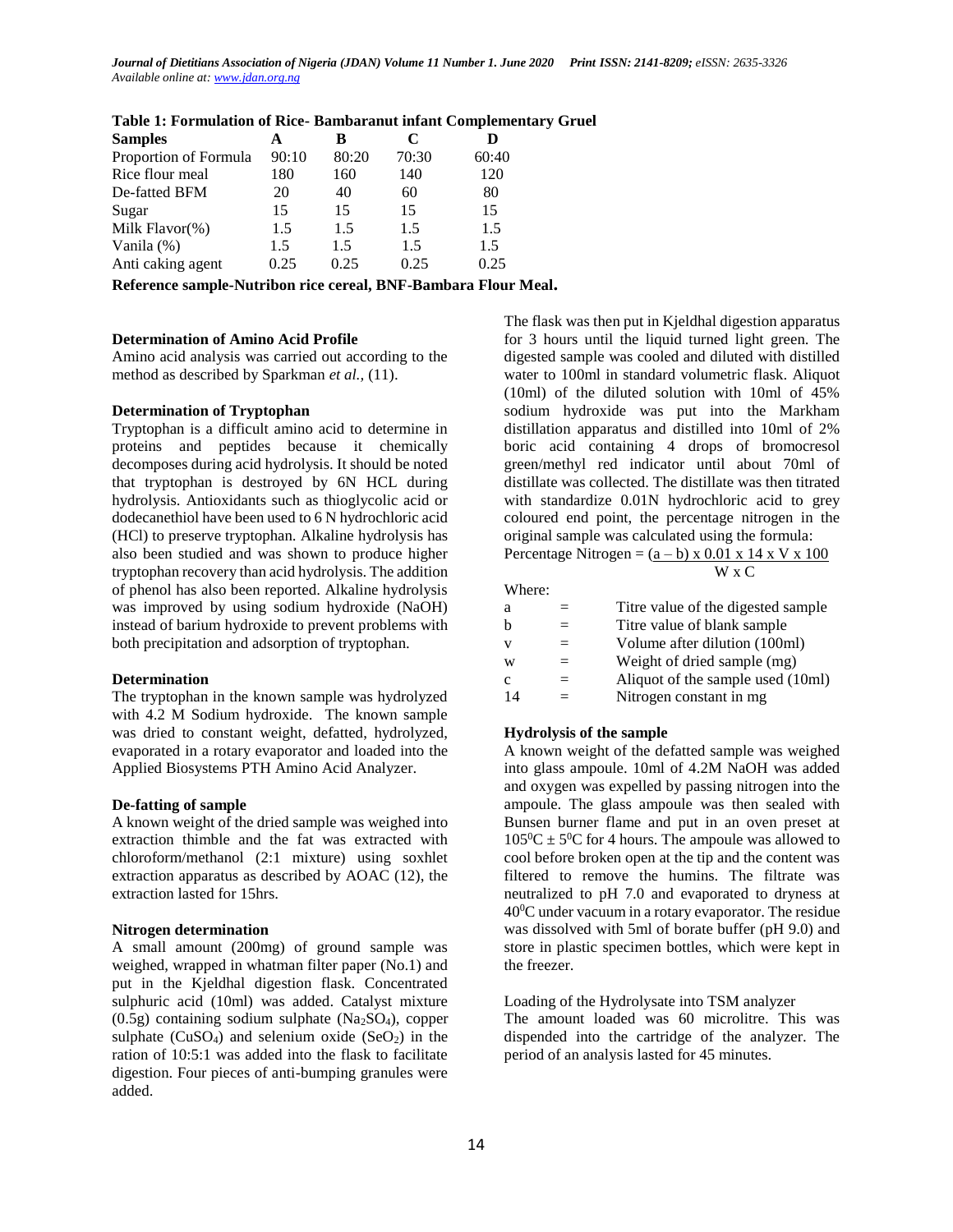### **Functional Properties Determination**

Functional properties which include bulk density, water absorption capacity, oil absorption capacity, foaming capacity, swelling index and gelation concentration were determined using standard methods described by Onwuka (13).

### **Sensory Evaluation**

Sensory evaluation was carried out using twenty Nursing mothers during their post-natal visit at from Ohaji Health Center Mgbirichi. The samples of the complementary gruel produced prior to presentation to the panelists was re-constituted using 50g of each sample (rice-defatted bambaranut flour), 100ml of boiled water was added and stirred to gelatinize and presented in identical serving plates to the nursing mothers. The subjects were enlightened and counsel on the procedure and were subsequently presented with the test food samples. A 9-point hedonic scale (14) was used to obtain response for colour, taste, aroma mouth-feel and overall acceptability. The interviewer (researcher) assisted the respondents (nursing mothers) who could not write or understand English language properly.

### **Statistical Analysis**

Data was analyzed according to a completely randomized design with duplicate replicates. Data was subjected to variance analyses (ANOVA) and differences between means were evaluated by turkey's multiple range tests using SPSS statistic programme, version 20.0 USA Inc.

### **RESULTS**

Table 2 present the essential amino acids profile of infant complementary gruel samples. There was significant difference  $(p<0.05)$  on the values of nine essential amino acids content of the gruel samples. Lucine content of the complementary gruel increased from 6.34 in sample A (90:10% of rice-defatted bambaranut flour meal) to 7.30 of sample D (90:10% of rice-defatted bambaranut flour meal). Other amino acids increases as defatted bambaranut flour meal increased; lysine increased from 4.64 to 5.10, phenylalanine 3.22 to 3.91, tryptophan 0.81 to 0.90, valine 3.31 to 4.10, methionine 2.10 to 2.36, histidine 2.10 to 2.26 and threonine 3.22 to 3.12 while on the contrary isoleucine decreased gradually from 3.70 to 3.48.

Non-essential amino acids profile (Table 3) showed that proline, arginine, tyrosine, cystine, alanine, glutamic acid, glycine, serine and aspartic acid were found on the rice-defatted bambaranut complementary gruel samples. The values among the samples were not the same but significant  $(p<0.05)$ . Proline content ranged from 3.10 to 3.30, arginine 5.02 to 6.38, tyrosine 2.12 to 3.30, cystine 1.01 to 1.34, alanine 4.03 to 4.46, glutamic acid 11.12, glycine 3.19 to 4.20, serine 2.57 to 3.30 and aspartic 7.70 to 8.30.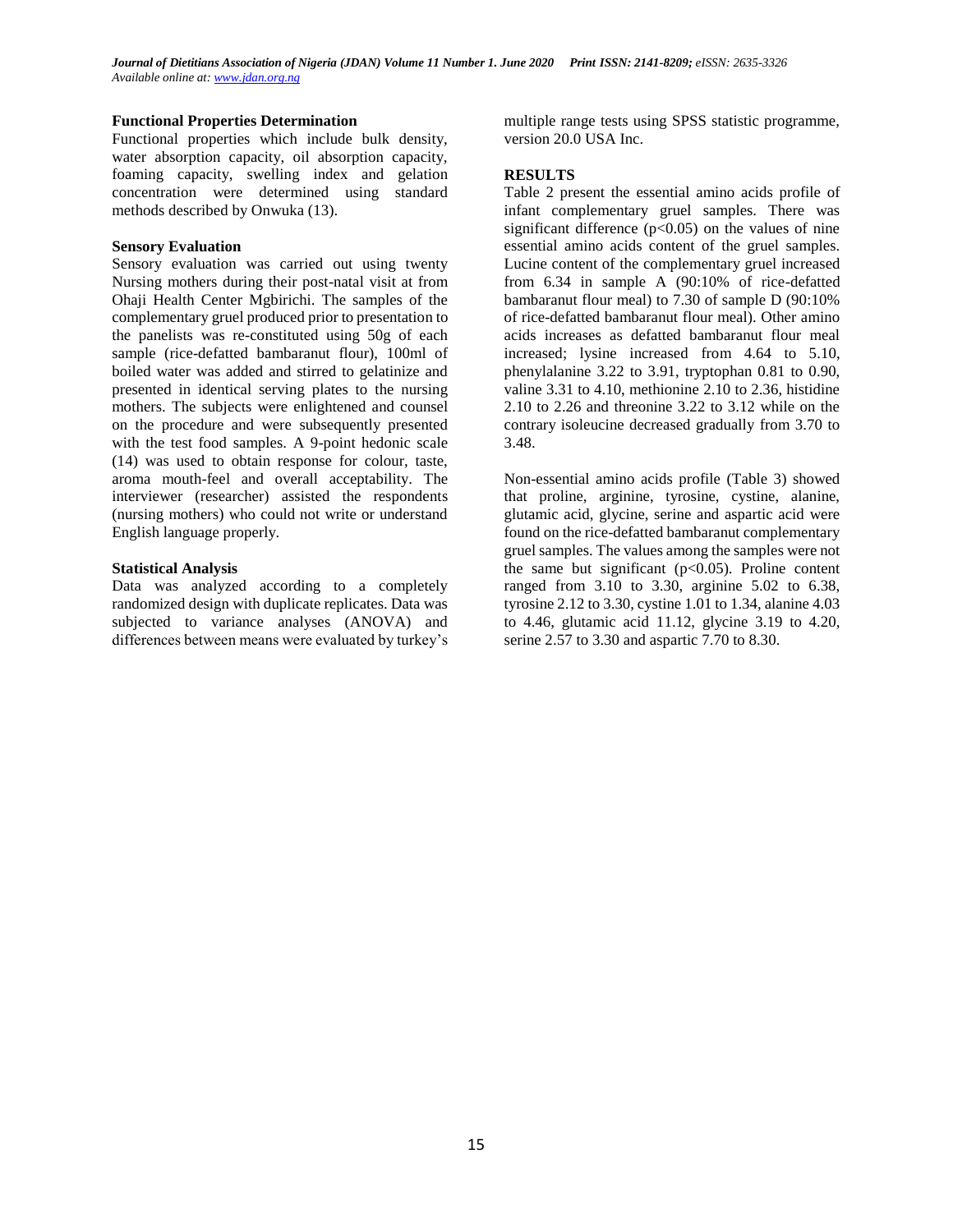| <b>Samples</b> | A                          | $\mathbf{v}$ – $\mathbf{v}$ – $\mathbf{v}$<br>B | $\mathbf C$                 | D                          | <b>Chemical</b><br>score $(\% )$ | <b>LSD</b> | $R-AA$<br><b>FAO/WHO</b> | $R-AA$<br><b>FAO/WHO</b> |
|----------------|----------------------------|-------------------------------------------------|-----------------------------|----------------------------|----------------------------------|------------|--------------------------|--------------------------|
| Leucine        | $6.34d \pm 0.02$           | $6.78^{\circ}$ ±0.01                            | $\frac{1}{6.99^b \pm 0.01}$ | $7.30^a \pm 0.01$          | 91.51                            | 0.1369     | 86                       | 6.6                      |
| Lysine         | $4.64^{\mathrm{d}}\pm0.01$ | $4.84^{\circ}$ ±0.01                            | $4.99b \pm 0.01$            | $5.10^a \pm 0.01$          | 89.57                            | 0.0707     | 70                       | 5.8                      |
| Isoleucine     | $3.70^a \pm 0.00$          | $3.61^b \pm 0.01$                               | $3.59^b \pm 0.01$           | $3.48^{\circ}$ ±0.01       | 93.15                            | 0.0612     | 54                       | 2.8                      |
| Phenylalanine  | $3.22^{d}+0.01$            | $3.38^{\circ} \pm 0.01$                         | $3.80^{b} \pm 0.01$         | $3.91^a \pm 0.01$          | 95.80                            | 0.0935     | 93                       | 2.8                      |
| Tryptophan     | $0.81^{\circ}$ ± 0.01      | $0.85^b \pm 0.01$                               | $0.83^{bc}$ ±0.01           | $0.90^a \pm 0.00$          | 94.71                            | 0.0866     | 17                       | 1.1                      |
| Valine         | $3.31^{d} \pm 0.01$        | $3.69^{\circ}+0.01$                             | $3.83^b \pm 0.01$           | $4.10^a \pm 0.01$          | 93.79                            | 0.0935     | 66                       | 3.5                      |
| Methionine     | $2.10^{d} \pm 0.00$        | $2.20^{\circ}$ ±0.01                            | $2.30^b \pm 0.01$           | $2.36^a \pm 0.01$          | 95.86                            | 0.0866     | 57                       | 2.2                      |
| Histidine      | $2.0^{\circ}$ ± 0.00       | $2.18b + 0.01$                                  | $2.21^{ab} \pm 0.01$        | $2.26^{\mathrm{a}}$ + 0.02 | 89.72                            | 0.01323    | 22                       | 1.9                      |
| Threonine      | $3.22^a \pm 0.01$          | $3.17^b \pm 0.01$                               | $3.16^{bc} \pm 0.01$        | $3.12^{\circ}$ ±0.01       | 93.15                            | 0.0935     | 47                       | 3.4                      |

| Table 2 Essential Amino Acids (g/100g) Profile of rice-defatted bambaranut complementary infant gruel |  |  |
|-------------------------------------------------------------------------------------------------------|--|--|
|                                                                                                       |  |  |

**Key:** Sample A= 90:10% of rice and defatted bambaranut flour meal.

Sample B= 80:20% of rice and defatted bambaranut flour meal.

 Sample C= 70:30% of rice and defatted bambaranut flour meal. Sample D= 60:40% of rice and defatted bambaranut flour meal

R-AA = Reference Amino Acid

|  | Table 3 Non Essential Amino Acids (g/100g) Profile of Rice-defatted Bambaranut Complementary Infant Gruel |
|--|-----------------------------------------------------------------------------------------------------------|
|--|-----------------------------------------------------------------------------------------------------------|

| <b>Samples</b> | A                          | B                        | C                    | D                     | <b>Chemical</b><br>score $(\% )$ | <b>LSD</b> | $R-AA$<br><b>FAO/WHO</b> | $R-AA$<br><b>FAO/WHO</b> |
|----------------|----------------------------|--------------------------|----------------------|-----------------------|----------------------------------|------------|--------------------------|--------------------------|
| Proline        | $3.30^a \pm 0.01$          | $3.26^a \pm 0.01$        | $3.20^b \pm 0.01$    | $3.10^{\circ}$ ± 0.01 | ۰                                | 0.1118     | $\overline{\phantom{a}}$ | -                        |
| Arginine       | $5.02^{\text{d}} \pm 0.01$ | $5.20^{\circ}$ ±0.01     | $6.02^b \pm 0.01$    | $6.38^a \pm 0.01$     | $\overline{\phantom{a}}$         | 0.0935     | $\overline{\phantom{a}}$ | 2.0                      |
| Tyrosine       | $2.12^{d} \pm 0.01$        | $2.30^{\circ}$ ±0.01     | $3.01b \pm 0.01$     | $3.30^a \pm 0.01$     | 96.45                            | 0.1275     | 93                       | $\overline{\phantom{a}}$ |
| Cystine        | $1.01^{\rm d} \pm 0.00$    | $1.10c \pm 0.01$         | $1.30^b \pm 0.01$    | $1.34^a \pm 0.01$     | 97.65                            | 0.1225     | 57                       | $\overline{\phantom{a}}$ |
| Alanine        | $4.46^a \pm 0.01$          | $4.33b \pm 0.01$         | $4.22^{\circ}$ ±0.01 | $4.03d \pm 0.01$      | $\overline{\phantom{a}}$         | 0.935      | $\overline{\phantom{a}}$ |                          |
| Glutamic Acid  | $11.12^{d} \pm 0.01$       | $12.58^{\circ} \pm 0.01$ | $13.00^b \pm 0.01$   | $13.20^a \pm 0.01$    | $\overline{\phantom{a}}$         | 0.1118     | $\sim$                   | ۰                        |
| Glycine        | $3.19^{\text{d}}\pm0.01$   | $3.71^{\circ}$ ±0.01     | $3.90^b \pm 0.01$    | $4.20^a \pm 0.01$     | ÷                                | 0.1275     | $\sim$                   |                          |
| Serine         | $2.57^{\mathrm{d}}\pm0.01$ | $3.00^{\circ}$ ±0.01     | $3.09^b \pm 0.01$    | $3.30^a + 0.01$       | ٠                                | 0.1118     | $\overline{\phantom{a}}$ | -                        |
| Aspartic acid  | $8.30^a \pm 0.01$          | $7.70^{\circ}$ ±0.01     | $7.87^b \pm 0.01$    | $8.26^a \pm 0.01$     |                                  | 0.1118     | $\overline{\phantom{a}}$ |                          |
|                |                            |                          |                      |                       |                                  |            |                          |                          |

**Key:** Sample A= 90:10% of rice and defatted bambaranut flour meal. Sample B= 80:20% of rice and defatted bambaranut flour meal. Sample C= 70:30% of rice and defatted bambaranut flour meal. Sample D= 60:40% of rice and defatted bambaranut flour meal R-AA = Reference Amino Acid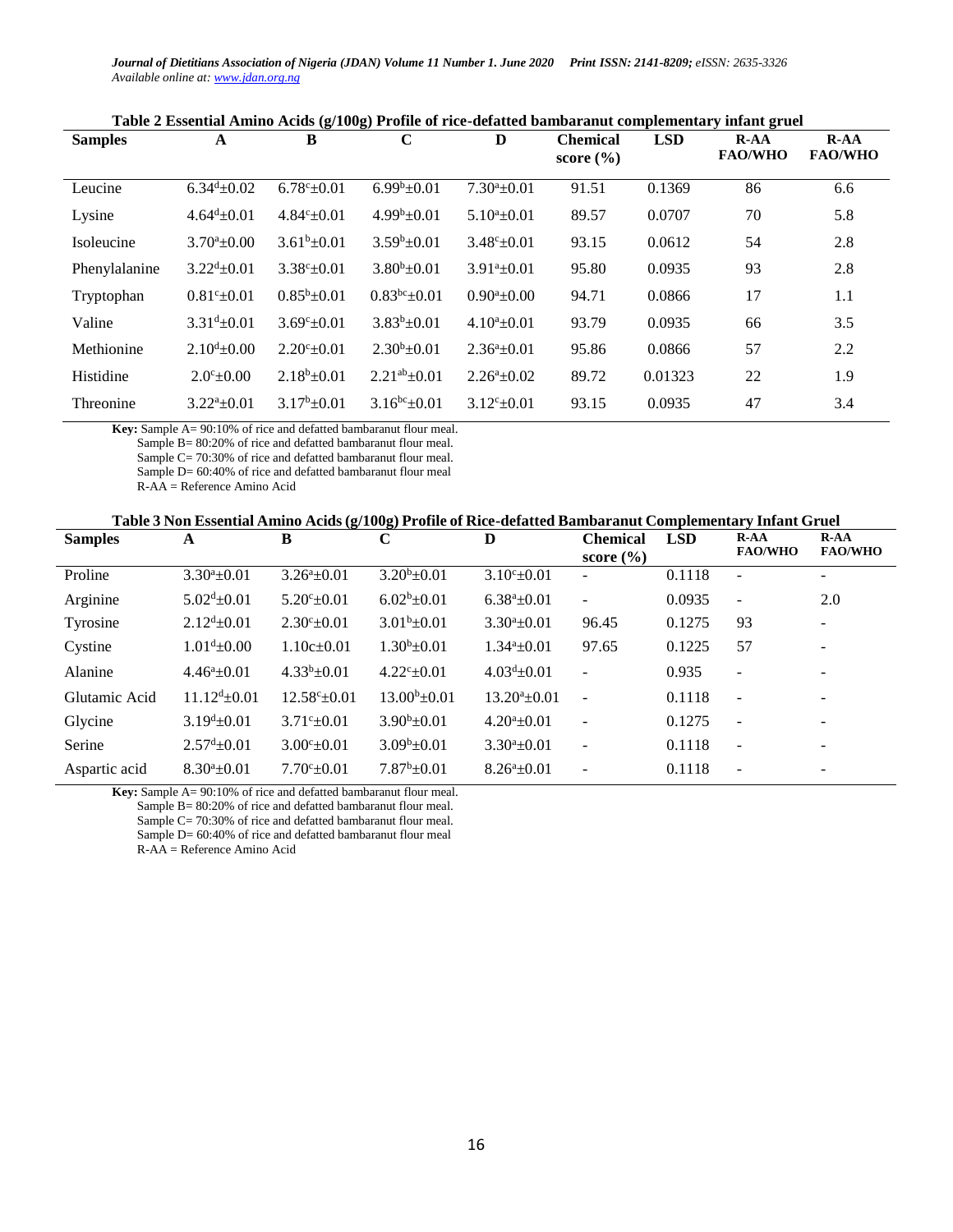Results on functional properties of rice- defatted bambaranut infant complementary gruel (Table 4) shown that the bulk density was between 0.54g/mL of sample D and 0.60g/mL while water absorption ranged from 141.40% to 180.56%, oil water

absorption decreased from 128.21% to 116.32%, swelling capacity ranged from 12.09% to 18.70%, foam capacity was between 3.18% and 6.20% but the least gelation concentration decreased from 7.62 of sample A to 3.80 of sample D.

| <b>Samples</b>                      | A                            | B                     | C                       | D                           | <b>LSD</b> |
|-------------------------------------|------------------------------|-----------------------|-------------------------|-----------------------------|------------|
| Bulk Density $(g/cm^3)$             | $0.60^a \pm 0.00$            | $0.56^{\rm b}$ ± 0.00 | $0.55^{\circ}$ + 0.00   | $0.54^{\mathrm{d}}\pm 0.00$ | 0.0180     |
| WAC(%)                              | $180.56^{\circ}+0.02$        | $172.03^b \pm 0.03$   | $150.65^{\circ}+0.02$   | $141.40^{\text{d}}\pm0.02$  | 0.2318     |
| OAC(%)                              | $128.21^{a}+0.02$            | $125.13^b \pm 0.02$   | $120.03^{\circ}$ + 0.02 | $116.32^{d} \pm 0.02$       | 0.2121     |
| Swelling Capacity (%)               | $18.70^{\circ}$ + 0.02       | $17.21b\pm0.01$       | $15.13^{\circ}$ + 0.02  | $12.09^{\mathrm{d}}\pm0.02$ | 0.1969     |
| Foam Capacity (%)                   | $3.18^{d} \pm 0.02$          | $5.02^{\circ}$ + 0.01 | $5.80^{b} \pm 0.01$     | $6.20^a \pm 0.03$           | 0.2031     |
| <b>Least Gelation Concentration</b> | $7.62^{\mathrm{a}} \pm 0.01$ | $5.87^b \pm 0.02$     | $4.09^{\circ}+0.04$     | $3.80^{d} \pm 0.01$         | 0.2291     |

## **Table 4: Functional Properties of Infant Complementary Gruel**

Mean score with different letters on the same column are significant ( $p \le 0.5$ ).

Key: Sample A= 90:10% of rice and defatted bambaranut flour meal.

Sample B= 80:20% of rice and defatted bambaranut flour meal.

Sample C= 70:30% of rice and defatted bambaranut flour meal.

Sample D= 60:40% of rice and defatted bambaranut flour meal

 $WAC$  = Water Absorption Capacity

OAC = Oil Absorption Capacity

Sensory properties of complementary gruel samples (Table 5) showed significant different  $(p<0.05)$ among the average mean scores. Mean scores for colour of the samples ranged from 5.27 to 7.65, taste

5.73 to 7.42, aroma 6.40 to 7.89, mouth-feel 5.12 to 6.85 and overall acceptability was between 5.87 of sample C and 8.02 of reference sample E.

| Table 5 Sensory properties of Complementary infant gruel from rice-defatted bambaranut flour |  |
|----------------------------------------------------------------------------------------------|--|
|----------------------------------------------------------------------------------------------|--|

| <b>Samples</b> |                     | В                   |                      | Ð                 |                     | <b>LSD</b>             |
|----------------|---------------------|---------------------|----------------------|-------------------|---------------------|------------------------|
| Colour         | $7.64$ <sup>a</sup> | 7.13 <sup>a</sup> b | $6.00^{b c}$         | 5.27c             | 7.65 <sup>a</sup>   | $\Omega$<br>$5\quad 4$ |
| Taste          | 7.36 <sup>a</sup>   | 7.00 <sup>a</sup>   | 5.73 <sup>a</sup>    | 6.20 <sup>a</sup> | 7.42 <sup>a</sup>   | 0.66                   |
| Aroma          | 7.50 <sup>b</sup>   | 6.81c               | 6.40 <sup>d</sup>    | 6.47 <sup>d</sup> | 7.89 <sup>a</sup>   | $1 \t2$                |
| Mouth-feel     | 6.86 <sup>a</sup>   | 6.63 <sup>a</sup>   | 5 . 8 7 <sup>a</sup> | 5 $12a$           | $6.85$ <sup>a</sup> | 6 5                    |
| Overall        | $7 \t9 \t3^a$       | 7.38 <sup>ab</sup>  | 5.87 <sup>b</sup>    | 6.13 <sup>b</sup> | 8.02 <sup>a</sup>   | $\Omega$<br>59         |
| acceptability  |                     |                     |                      |                   |                     |                        |

Mean score with different letters on the same column are significant ( $p \le 0.05$ )

**Key:** Sample A= 90%: 10% of rice and defatted bambaranut flour

Sample B= 80%: 20% of rice and defatted bambaranut flour

Sample C= 70%: 30% of rice and defatted bambaranut flour

Sample D= 60%: 40% of rice and defatted bambaranut flour

Sample  $E =$  Reference sample  $=$  Nutribon rice cereal

#### **DISCUSSION**

### **Amino Acid Profile of Infant Complementary Gruel**

Table 2 shows the amino acid profile of the infant complementary gruel blends from Rice- Defatted bambaranut flour meal. All the essential amino acids as well as non- essential amino acids were found. Most of the essential amino acids increased as the proportion of the defatted bambaranut flour meal increased, except for Isoleucine and threonine which decreased. The essential amino acids are regarded as the obligatory amino acids which cannot be produced in the body at needed level but must be supplied through food (4). Essential amino acid evaluated ranged as follows; leucine 6.34- 7.30g/100g was higher than FAO/WHO/UNU (15) reference values, lysine 4.64-5.10g/100g which is lower than 5.8g/100g recommended for infants (4.7); phenylalanine 3.22-3.91g/100g,this range was higher than FAO/WHO/UNU reference values of 2.8g/100g; tryptophan 0.81-0.90g/100g which was slightly lower than the reference value which implies that higher incorporation of defatted bambaranut meal may be required above level used in this work. Valine ranged from 3.31-4.10g/100g which is within the range of the reference values of FAO/WHO/UNU (15); methionine 2.10-2.36g/100g was higher than the reference value. In each case, sample A (10% defatted bambaranut flour meal) had the lowest values while sample D (40% defatted bambaranut flour) had the highest values. Isoleucine ranged from 3.48-3.70g/100g in sample D and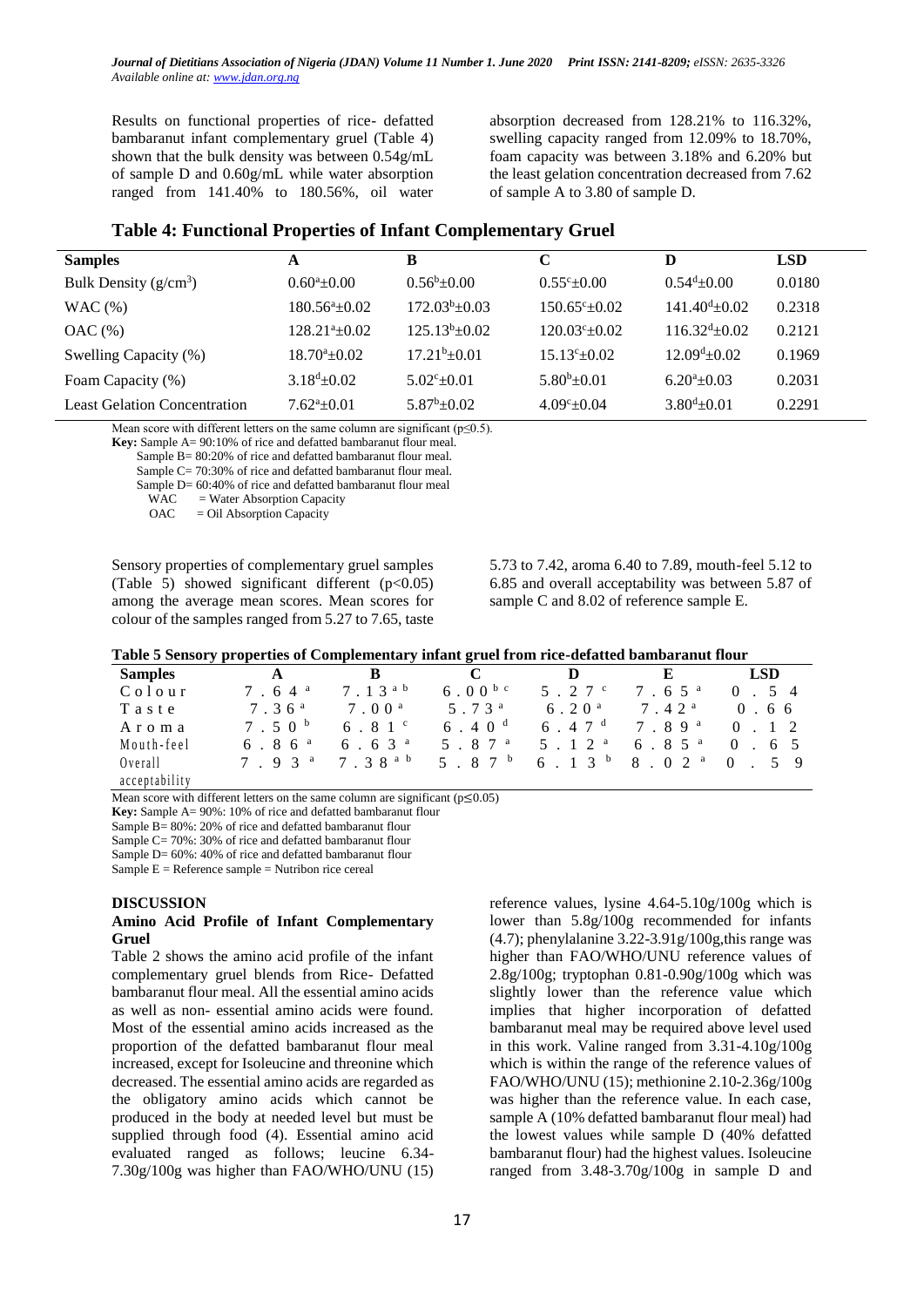sample A respectively was higher than 2.8g/100g reference value, threonine ranged from 3.12- 3.22g/100g also for sample D and sample A respectively but lower than FAO/WHO/UNU (15) reference value. This result agrees with previous reports by Anigo*et al*., (4).

The results tend to agree with the statement that the high protein content of legumes increases the protein content of cereal based complementary foods and supplements the deficiency of amino-acid (16). Non- essential amino acids also increased with increased proportion of defatted bambaranut flour, except for Alanine and Proline, while Aspartic acid did not follow any defined order. From the study, it was observed that the calculated chemical scores was higher than the reference amino acid because the reference amino acid is from an animal source.

## **Functional Properties of the Infant Complementary Gruel**

The result of the functional properties of complementary infant gruel from Rice-Defatted bambaranut flour is shown in table 4. All the functional properties evaluated decreased with an increase in the proportion of the defatted bambaranut flour, except for foam capacity which increased when proportions of defatted bambaranut increased from 10% to 40%.

Bulk density is a measure of pack per volume of the flour meal. In this study, the result obtained ranged from  $0.54$ g/cm<sup>3</sup> to  $0.58$ g/cm<sup>3</sup> for sample D (40%) defatted bambaranut flour) and sample A (10% defatted bambaranut flour) respectively which falls in the same range for results reported for sorghum  $(0.61g/cm<sup>3</sup>)$ , pearl millet  $(0.59g/cm<sup>3</sup>)$ , and maize  $(0.60g/cm<sup>3</sup>)$ , (18). Bulk density promotes digestibility of the infant formula, especially among children with immature digestive system (19).

Swelling capacity is used to determine the amount of water that the formula will absorb and the degree of swelling within a given time and temperature. Sample D which contained 60-40% of rice-defatted bambaranut flour meal, had the lowest swelling capacity of 12.09g/cm<sup>3</sup> while sample A (with 10% inclusion of defatted bambaranut flour) had the highest value of 18.70g/cm<sup>3</sup>. Low swelling capacity is an advantage in complementary feeding as it increases the nutrient density of the food, and the child is able to consume more in order to meet the nutrient requirement (18).

Gelation is the ability of starch to absorb moisture and swell. The least gelation ranged from 3.80g/cm<sup>3</sup> to  $7.62$ g/cm<sup>3</sup> for sample D(with 40% defatted bambaranut flour meal) and A(10% defatted bambaranut flour) respectively. Infant formula with high gelation requires less heat during preparation  $(20).$ 

Foam capacity ranged from  $3.18$ g/cm<sup>3</sup> to  $6.20$ g/cm<sup>3</sup> for sample A(with 10% defatted bambaranut flour meal) and sample D (with 40% defatted bambaranut flour meal) respectively. High foam capacity in infant diet is not desirable; however, preparation at reduced pressure minimizes its formation. High water absorption capacity (WAC) is desirable in infant formula for the improvements of mouth-feel and viscosity reduction in food products. In this study, water absorption capacity ranged from 141.40g/cm<sup>3</sup> to 180.56g/cm<sup>3</sup> for sample D (40% defatted bambaranut flour meal) and sample A (10% defatted bambaranut flour) respectively. Oil absorption capacity (OAC) in the blended flour might be due to the thickness of interfacial bi-layer model of protein to protein interaction. Sample A had the highest OAC of 128.21g/cm<sup>3</sup>, while sample D had the lowest value of  $116.32$  g/cm<sup>3</sup>. The reduced value of OAC in sample D might be due to collapse of the flour blend proteins thereby increasing the contact between protein molecules leading to coalescence and thus reduce stability of the samples.

## **Sensory Properties of Infant Complementary Gruel**

The mean scores for sensory properties of infant complementary gruel were presented in Table 4. The colour of the samples ranged from 7.64 to 5.27. The sample containing 10 and 20% defatted bambaranut flour respectively had the best colour when compared with other samples. The aroma of the samples showed that there was significant difference  $(p \le 0.05)$  ranging from 7.50 to 6.47, which implies that the beany flavor of the bambaranut may have caused the significant difference in the aroma. The mouth-feel of the samples ranged from 6.86 to 5.12 and the taste of the samples showed that there was no significant difference in the taste, the samples containing 10 and 20% defatted bambaranut flour respectively had the best taste when compared with other samples. Sample A (90:10% of rice and defatted bambaranut flour meal) most preferred sample by the nursing mothers in terms of colour, taste, aroma and mouth-feel. Sample A was most preferred in overall acceptability with a mean score of 7.93 followed by sample B (80:20% of rice and defatted bambaranut flour meal) with 7.38 mean score. However sample E (commercial rice based complementary) food have 8.02 highest mean score for overall acceptability but the mean score was not different significantly ( $p < 0.05$ ) when compared.

# **CONCLUSION**

This study concluded formulation of infant complementary gruel from rice and defatted bambaranut increased the amino acids, functional and sensory properties. In this study attempt have been made to formulate ainfant complementary gruel that will be of higher protein quality and nutritive value and easily affordable. The results